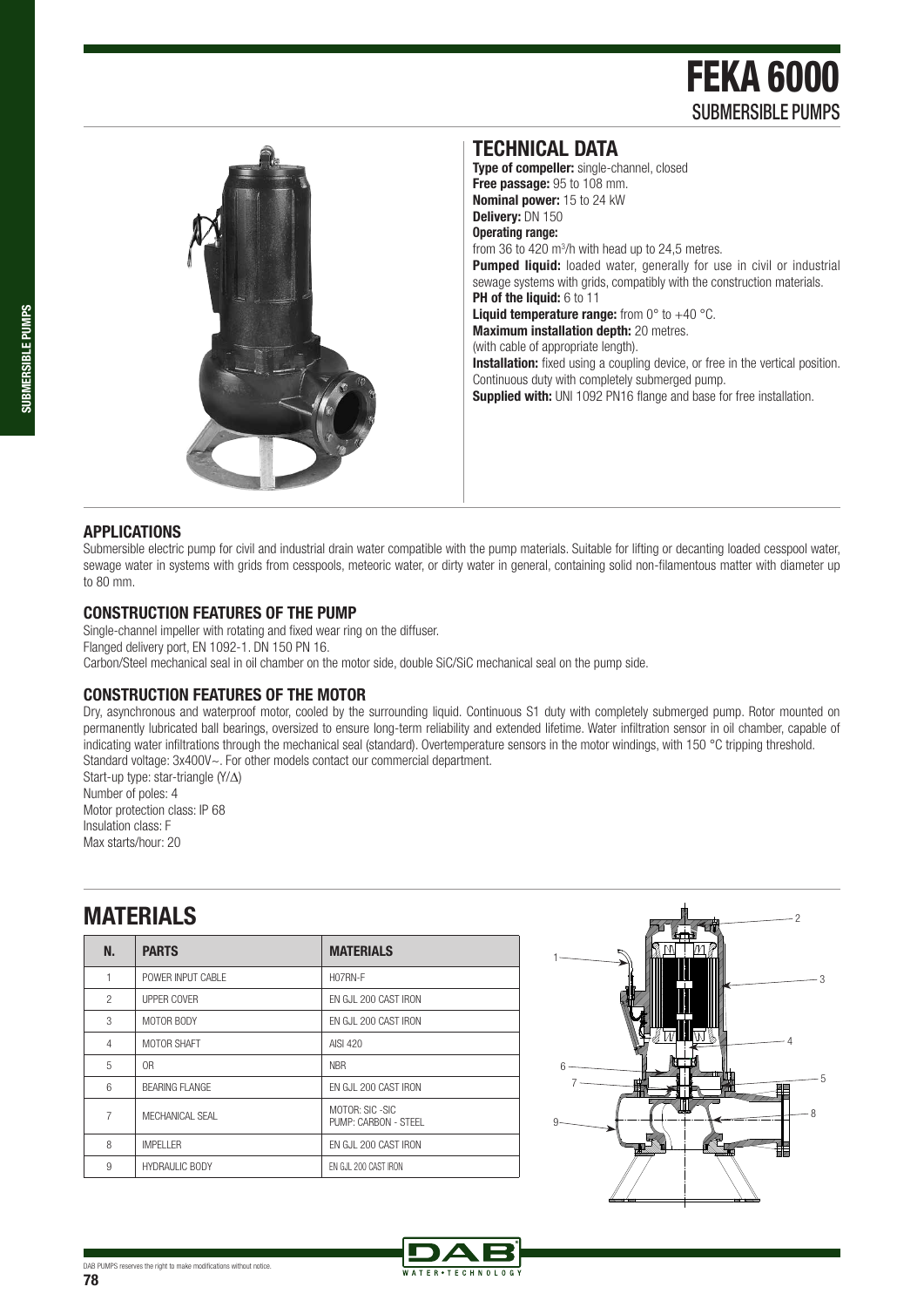### **PERFORMANCE RANGE**

The performance curves are based on kinematic viscosity values = 1 mm<sup>2</sup>/s and density equal to 1000 kg/m<sup>3</sup>. Curve tolerance according to ISO 9906.

### **GRAPHIC SELECTION TABLE**



# **SELECTION TABLE - FEKA 6000**

|                     | $Q = m3/h$ | $\theta$ | 24   | 36   | 48   | 60   | 72   | 90   | 108  | 126  | 150  | 180  | 210  | 240  | 270  | 300  | 360  | 420  |
|---------------------|------------|----------|------|------|------|------|------|------|------|------|------|------|------|------|------|------|------|------|
| <b>MODEL</b>        | $Q=1/min$  | $\bf{0}$ | 400  | 600  | 800  | 1000 | 1200 | 1500 | 1800 | 2100 | 2500 | 3000 | 3500 | 4000 | 4500 | 5000 | 6000 | 7000 |
| <b>FEKA 6075.6T</b> | Н<br>(m)   | 9.6      | 9.2  | 8.5  | 8.4  | 8    | 7.8  | 7.2  | 6.8  | 6.4  | 5.8  | 4.8  | 3.7  | 2.4  |      |      |      |      |
| <b>FEKA 6100.6T</b> |            | 15       | 14.2 | 13.7 | 13   | 12.6 | 12   | 11.5 | 10.9 | 9.3  | 8.8  | 8.5  | 6.2  | 3.5  | 2,8  | 1,2  |      |      |
| <b>FEKA 6120.4T</b> |            | 14       | 12.8 | 12.5 | 12,2 | 11.7 | 11.4 | 11   | 10.5 | 10   | 9.2  | 8.1  | 6.7  | 5.2  | 3.2  |      |      |      |
| <b>FEKA 6150.4T</b> |            | 17       | 16.3 | 16.1 | 15.8 | 15.4 | 14.9 | 14   | 13.3 | 12.1 | 11.6 | 10.1 | 8.4  | 7.7  | 5.9  | 4.8  |      |      |
| <b>FEKA 6200.4T</b> |            | 21       |      | 20.3 | 20   | 19.5 | 18.8 | 18.2 | 17.4 | 16.2 | 15.5 | 14.1 | 12.8 | 11.8 | 10.2 | 8.4  | 4,2  |      |
| <b>FEKA 6250.4T</b> |            | 25       |      | 24.5 | 24.2 | 24   | 23.5 | 23   | 22.5 | 22   | 21.5 | 20.5 | 19.5 | 18.5 | 17   | 16   | 14   | 11   |
| <b>FEKA 6300.4T</b> |            | 26       |      | 24   | 23,8 | 23,4 | 23   | 22   | 21   | 20.5 | 19.8 | 19   | 18   | 16,8 | 16   | 14,4 | 12,3 | 8    |

WATER . TECHNOLO